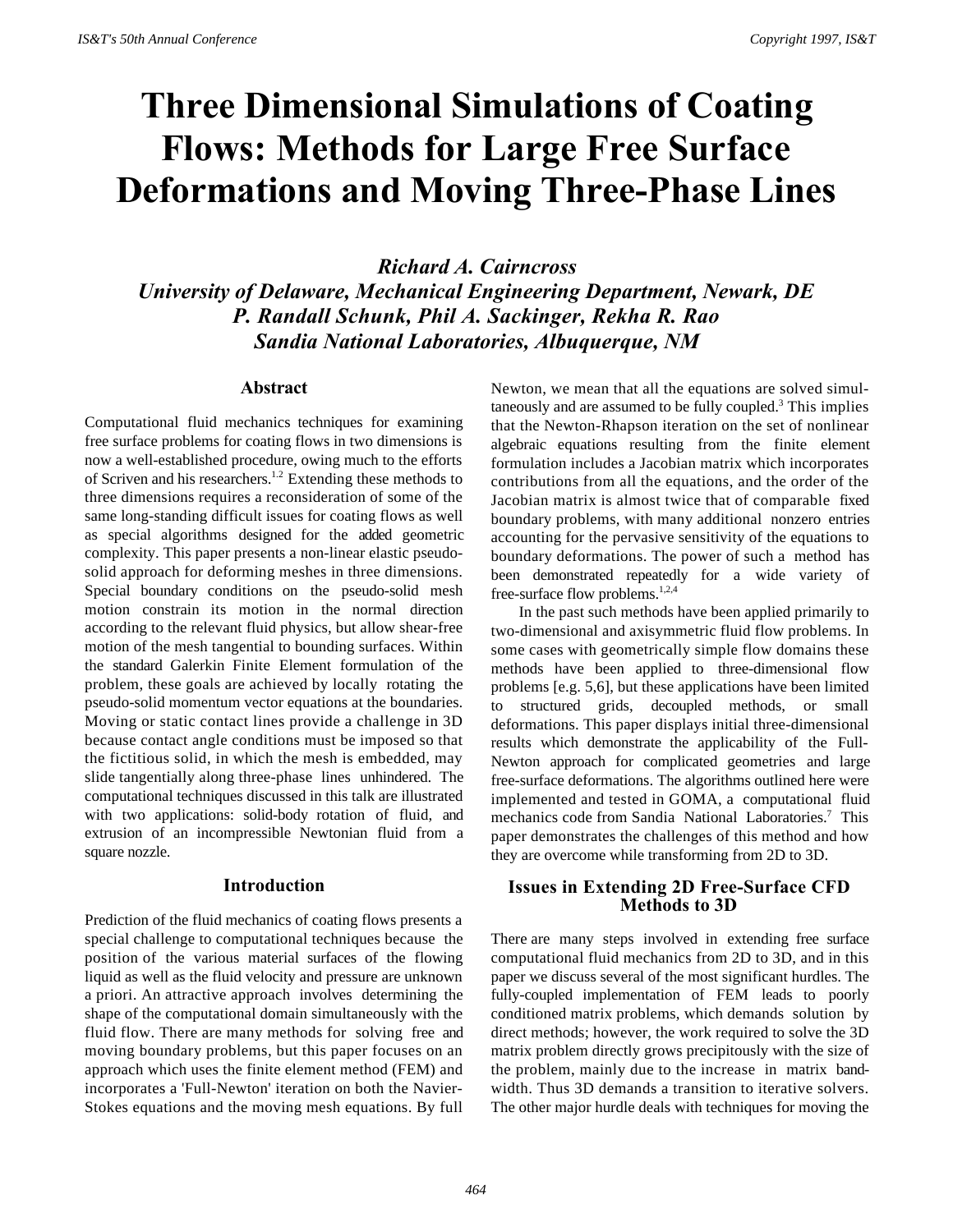mesh: the mesh deformation must be robust under large dilation and rotation, and the mesh must conform to the boundaries. To make a pseudo-solid mesh conform to the boundaries, the mesh equations are rotated near arbitrarily oriented surfaces.

## **Pressure Stabilization and Iterative Solvers**

Difficulty arises in numerical solution of incompressible flow problems with the finite element method (FEM) due to the idiosyncratic nature of the mass balance when the fluid is incompressible. The mass balance, or continuity equation, for incompressible flow becomes an expression that the velocity is solenoidal and involves no other variables than the velocity. However, the mass balance equation is used to represent the behavior of the pressure, though the pressure is not explicitly included within it. Thus, when the problem is reduced to a matrix equation with the matrix containing the equations at each FEM node, zeros appear on the diagonal since the pressure equation contains no pressure variable. This makes inversion of the matrix quite difficult and robust direct solvers must be used. The problem with direct solvers is that they are both computational and memory intensive and hence ill suited for 3D flow problems.

The Galerkin least squares method, or pressure stabilization as it is also known, is used to stabilize the pressure equation by adding a nonzero term on the diagonal. $8.9$  The standard finite element formulation weights the momentum equation and the continuity equation with the shape function used to describe the interpolation of the variables. When pressure stabilization is used, the momentum equation is dotted into the gradient of the Galerkin weight and added on to the Galerkin continuity equation weighted residual. This gives us a pressure term in the pressure equation, resulting in a non-zero diagonal and a modified continuity residual. The assumption here is that as the solution converges, the momentum residual will go to zero resulting in a truly solenoidal velocity field.

Once the Jacobian matrix has nonzero diagonal elements, the matrix equation become much easier to solve and iterative matrix solution techniques, such as GMRES and CGS, can be used that require much fewer computational resources and enable the solution of 3D incompressible flow problems. An added benefit to iterative solution techniques is that these algorithms parallelize efficiently, allowing solution on parallel architectures capable of solving much larger problems.

## **Pseudo-Solid Mesh Motion**

Among the computational approaches available for free and moving boundary problems, the best choice depends on the particular problem. Each computational technique offers its own balance between efficiency, accuracy, and robustness

<sup>1,2,3,4</sup> The most accurate techniques parameterize the free or moving boundary as a mathematical curve (two dimensions) or surface (three dimensions) in space, i.e., boundary parameterization techniques, so that boundary conditions may be applied precisely at an interface with a well-represented location, orientation and curvature. Moreover, exact boundary parameterization makes possible the solution of distinctly different field equations according to the governing physics in each region of the computational domain.

The purpose of this research is to make a boundaryconforming domain mapping technique as robust as possible. Here the term robust implies a technique that will most often succeed in converging to the solution, if a solution exists. Domain mapping techniques are distinguished from boundary mapping techniques; in the latter case the primary focus is on parameterizing the shape of an unknown free boundary with one less dimension than the computational domain. The focus of this work is to solve mesh-position equations simultaneously with the field equations which place no restriction on mesh structure and are amenable to the full-Newton approach. One such set of mesh-positioning equations meeting these guidelines for domain mapping are those describing the quasi-static deformation of an elastic solid continuum under boundary loads [3]. This pseudo-solid domain mapping procedure is suitable for a range of free boundary problems where the topology of the initial guess domain and the final domain are similar. The essential restriction is that the connectivity of the domain remain the same; e.g., a simply-connected domain is not permitted to evolve into a doubly-connected domain. A further requirement on the mesh motion is that it be robust under large deformations and rotations (as shown later in the paper). We use a large-strain Neo-Hookean constitutive equation to relate the pseudosolid stresses to the mesh strain. $7,10$ 

So-called distinguishing conditions serve to constrain the position or motion of the boundaries of the general deforming domain. These constraints, applied to the pseudo-solid deformation, differ from boundary conditions that are conventionally applied to solid materials in that they are not expressed specifically in terms of the mesh displacement or tractions, but rather in terms of whatever variables are relevant to the free boundary problem. Thus, the position of the fictitious solid on the interior of the domain is not coupled to the solution of the fluid mechanics problem. This coupling only occurs at the boundaries of the domain and is governed by distinguishing conditions. The mesh is boundary-fitting; i.e. the mesh must expand or contract so that it exactly fills the domain of the fluid. Thus the motion of the mesh is constrained in the direction normal to its boundaries, and slides in all tangential directions to relieve internal stresses of the fictitious solid.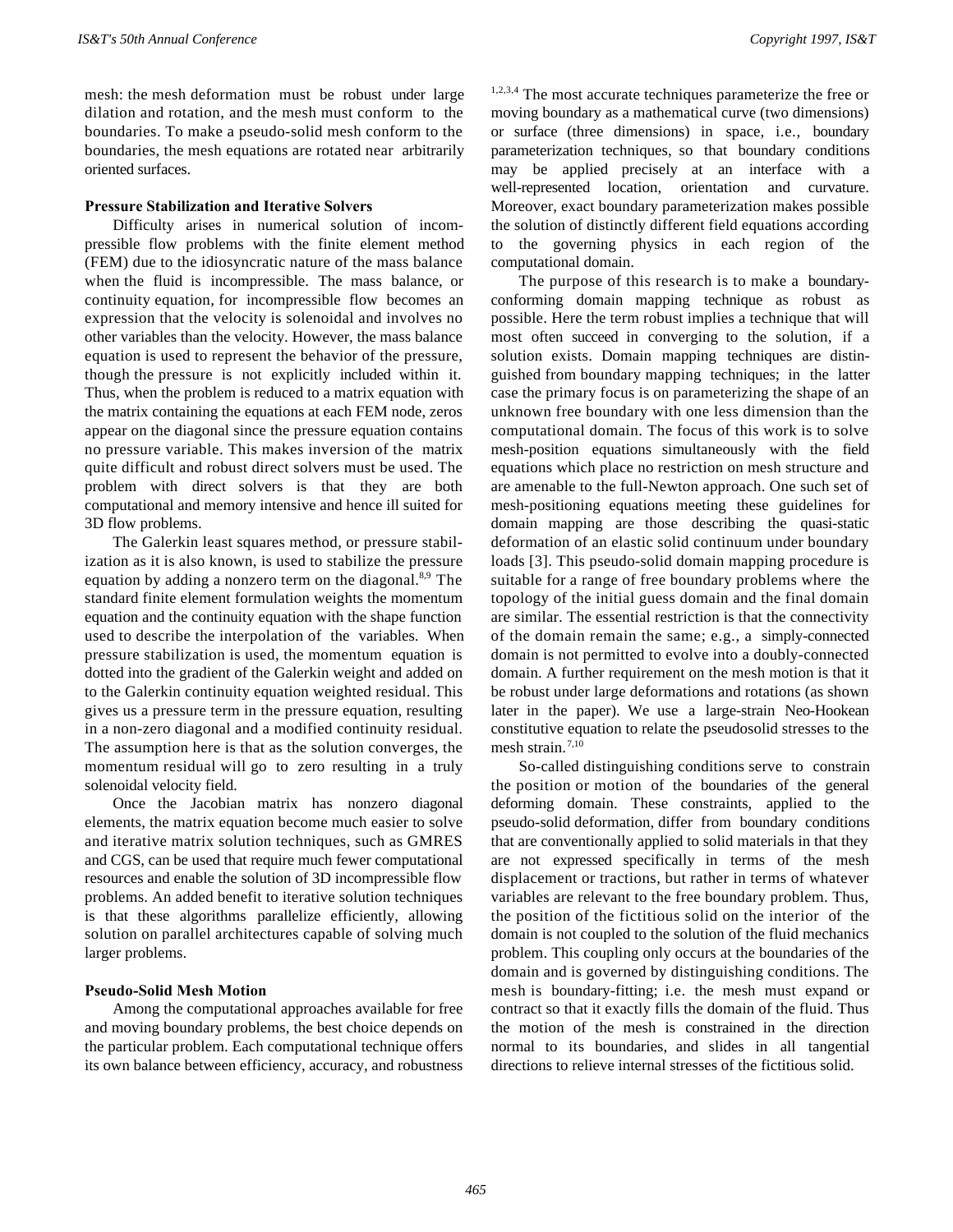# **Rotation of Mesh and Momentum Equations at Boundaries**

At the boundaries, distinguishing conditions constrain the motion of the mesh in the normal direction; an issue is how to apply these conditions within the finite element framework. Because the mesh motion equations are vectorial, three mesh motion equations are associated with each nodal point. In simple situations the choice which of the three mesh momentum equations to replace by the boundary condition is easy because the surface lines up with a coordinate plane (i.e. if the surface were a plane facing in the y direction, the plane boundary condition would replace the y component of the mesh momentum equation). Such simple rules break down in general cases, especially when the boundaries rotate during the computation. Note that replacing a normal-directed momentum equation by a distinguishing condition not only constrains the normal motion of the boundary but also implies (through the weak formulation of the finite element method) mesh is stress-free in the remaining two tangential directions. Note too, that ad hoc procedures for choosing different natural coordinates based on the instantaneous surface orientation can lose continuous differentiability and therefore lose the quadratic convergence of Newton's Method. Choosing the wrong mesh equation to replace by a distinguishing condition causes mesh distortions near the boundary that resemble tangential shear stresses along the boundary. In general the best looking meshes result when the mesh is tangentially shear free near the boundary.



*Figure 1: Illustration of the issues surrounding rotation* o*f mesh equations on surfaces and edges.*

Thus we choose to rotate all of the mesh equations along the boundary into normal-tangential form and replace the normal component of the rotated equations by the distinguishing condition [3]. This method has proven effective in 2D to produce meshes which undergo a large degree of rotation and deformation [7,11]. An additional problem occurs in 3D, however, which is especially evident when using unstructured grids: the normal-tangential rotation of the equations is not unique because all tangents in the plane of the surface are equally valid. Thus for efficient numerical computation, the tangents in 3D must be

chosen using a protocol that is independent of which element or node is currently active and that is independent of the orientation of the surface. We have tried a variety of methods; the two most successful methods to obtain the first tangent vector use seed tangents and basis vectors. The second tangent vector is obtained by a cross product between the normal and the first tangent vector.

Seed tangents can be used to force a tangent to orient in a consistently reproducible direction by projecting the tangent onto the plane,  $t_1 = (I \cdot nn) \cdot s \cdot t_1$  is the first tangent vector in the plane,  $\boldsymbol{I}$  is the identity matrix,  $\boldsymbol{n}$  is the unit vector normal to the plane, and S is the seed vector, this sector must be normalized to obtain a unit vector. This meth-od works well for nearly flat surfaces and breaks down when the seed vector is nearly coincident with the normal vector.

The local element basis vectors can also be used as tangent vectors. This method only works if the tangent resulting from one element is then used to seed the calculation of the tangent in an adjacent element (strictly, this methods is performed on a node-by-node basis to ensure that each node feels the weighting of all adjacent elements). As shown in the results section, this method enables efficient rotation of the mesh to any angle.

At an edge where two surfaces intersect, the line tangent (along the curve of intersection), *t*, is well defined except for its direction. To determine the direction of the tangent, one of the intersecting surfaces is labeled as the primary surface whose normal is labeled  $n_1$ , and the cross product between  $n_1$  and the line tangent is defined as the binormal,  $b$ , which is defined as outward pointing from the primary surface, this determines the direction of the line tangent in a consistent and reproducible fashion

## **Sample Results**

These methods have been applied to several applications [11]. Here we present two applications, one which demonstrates the accuracy of the results for fluid under solid-body rotation and another which demonstrates the power of the method for analyzing a more complex extrusion problem.



*Figure 2. Sample predictions of 3D free surfaces of a fluid under solid-body rotation with angular velocities that cause vertical displacements of a)*  $\Delta z = 0.05$  *b)*  $\Delta z = 0.25$  *c)*  $\Delta z = 0.5$ .

#### **Solid-Body Rotation of Fluid with a Free Surface**

The free surface of a fluid in solid body rotation becomes a paraboloid of revolution (in absence of surface tension) at steady-state. Thus this is a simple problem for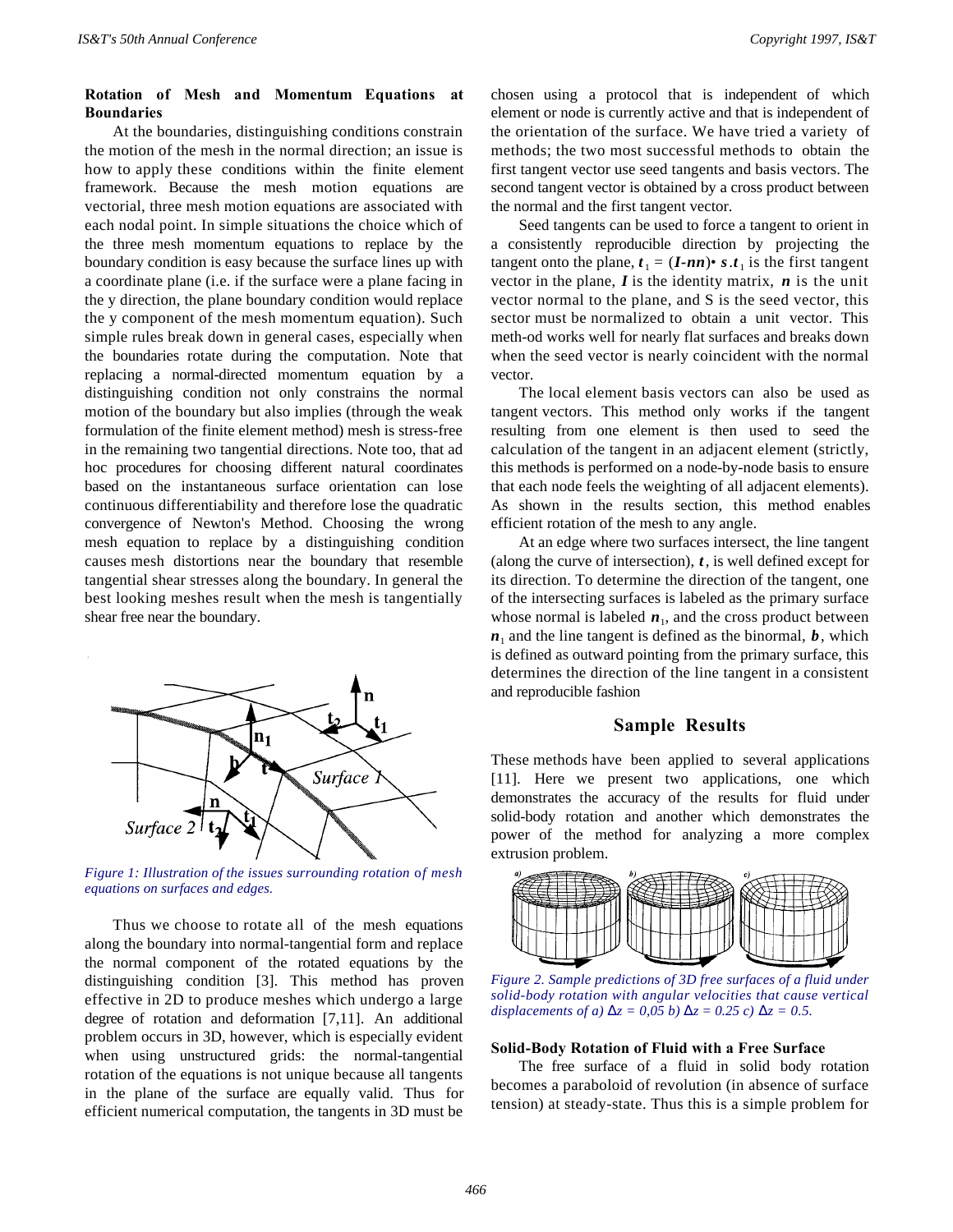testing whether the 3D fluid mechanics computations are producing the correct results. Figure 2 displays predictions for a fluid in a rotating cup. The mesh is unstructured and obeys the kinematic condition that serves as the distinguishing condition of the material surface. There is no-slip between the fluid and the walls or bottom of the cup, so there. The contact line where the free surface meets the cup wall is pinned at a fixed position and the angle is not constrained. Using a fixed contact line simplifies the edge conditions and alleviates the need for a constraint on the volume, which is implied by the constraint on the height of the contact line. As the angular velocity of the cup, $\omega$ , increases the free surface sags further into the cup:

$$
\Delta z(0) = \frac{\omega^2}{2g} \tag{1}
$$

 $\Delta z(0)$  is the depth that the free surface sags at the axis of rotation, and g is the magnitude of gravity; this result is independent of density and viscosity.



*Figure 3. Comparison between free surface shape predicted by 3D Computational Fluid Mechanics (symbols) and the analytical result (lines) for a fluid in solid-body rotation.*

Figure 3 shows the comparison between the results of this model and the standard analytical solution for a range of angular velocities. For all the results shown the finite element predictions match the analytical results. Note that a match between our results and the analytical solution is not trivial because the finite element mesh does not possess cylindrical symmetry.

## **Extrusion from a Square Nozzle**

Many industrial processes involve extrusion of a liquid from an orifice; the subsequent evolution of the fluid cross section is of interest. This example problem displays predictions of fluid exiting from a nozzle of square cross-section and falling under gravity (Figure 4). The fluid enters the nozzle under an applied pressure force and has zero velocity (no-slip) along the walls of the nozzle. The free surface is pinned to the lip of the nozzle. The fluid exits the domain with an assumed zero shear and tangential stresses that approximates the physical situation; strictly, the fluid stream accelerates under the action of gravity and continues to thin, ultimately breaking up. The conditions chosen for the results in Figure 4 ensure that the shape of the jet is sensitive to the competing effects of gravity, inertia, capillary forces, and viscosity. Using the nozzle half-width and the maximum velocity at the nozzle entrance, the Reynolds number is about 12.5, the Capillary number 1.7, and the Froude number 10.

These solutions were predicted using continuation starting from a nozzle oriented vertically (labeled in Figure 4). During initial solution of the problem, the free surface evolved from a square to a nearly circular cross-section through the combined actions of surface tension and viscosity. Then the nozzle was slowly rotated (in increments) to achieve the results in Figure 4. Several problems arise in this problem when the nozzle rotation becomes large: 1) the mesh at the nozzle exit becomes distorted, 2) the elements at the bottom of the mesh elongate in order to reduce dilational and shear stresses, and 3) some oscillations in the free surface occur as the mesh distortion becomes too large. Increasing the discretization (currently 8600 unknowns) should help alleviate some of these problems.

# **Conclusions**

This paper demonstrates a method for solving 3D free-surface fluid mechanics problems using a boundary fitted mesh and fully-coupled nonlinear Newton's method. The primary conclusion is that such a method does work, and produces solutions that match analytical results in simple cases, and match intuition in more difficult cases. We expect to be applying this method to a wide variety of manufacturing processes in the near future.<sup>11</sup>

#### **Acknowledgments**

This work was performed under a contract from Sandia National Laboratories which is supported by the United States Department of Energy under contract DE-AC-4-76-DP85000.

# **References**

- 1. S.F. Kistler and L.E. Scriven, 'The Teapot Effect: Sheet-Forming Flows with Deflection. Wetting, and Hysteresis'-, *J Fluid Mechanics,* **263** *(* 1994) 19-62.
- 2. K.N. Christodoulou and L.E. Scriven. The Fluid Mechanics of Slide Coating'. *J. Fluid Mechanics.* **208** (1989) 321-354.
- 3. P.A. Sackinger, P.R. Schunk, R.R. Rao, A Newton-Rhapson Pseudo-Solid Domain Mapping Technique for Free and Moving Boundary Problems: a Finite Element Implementation', *J. Computational Physics* (1995).